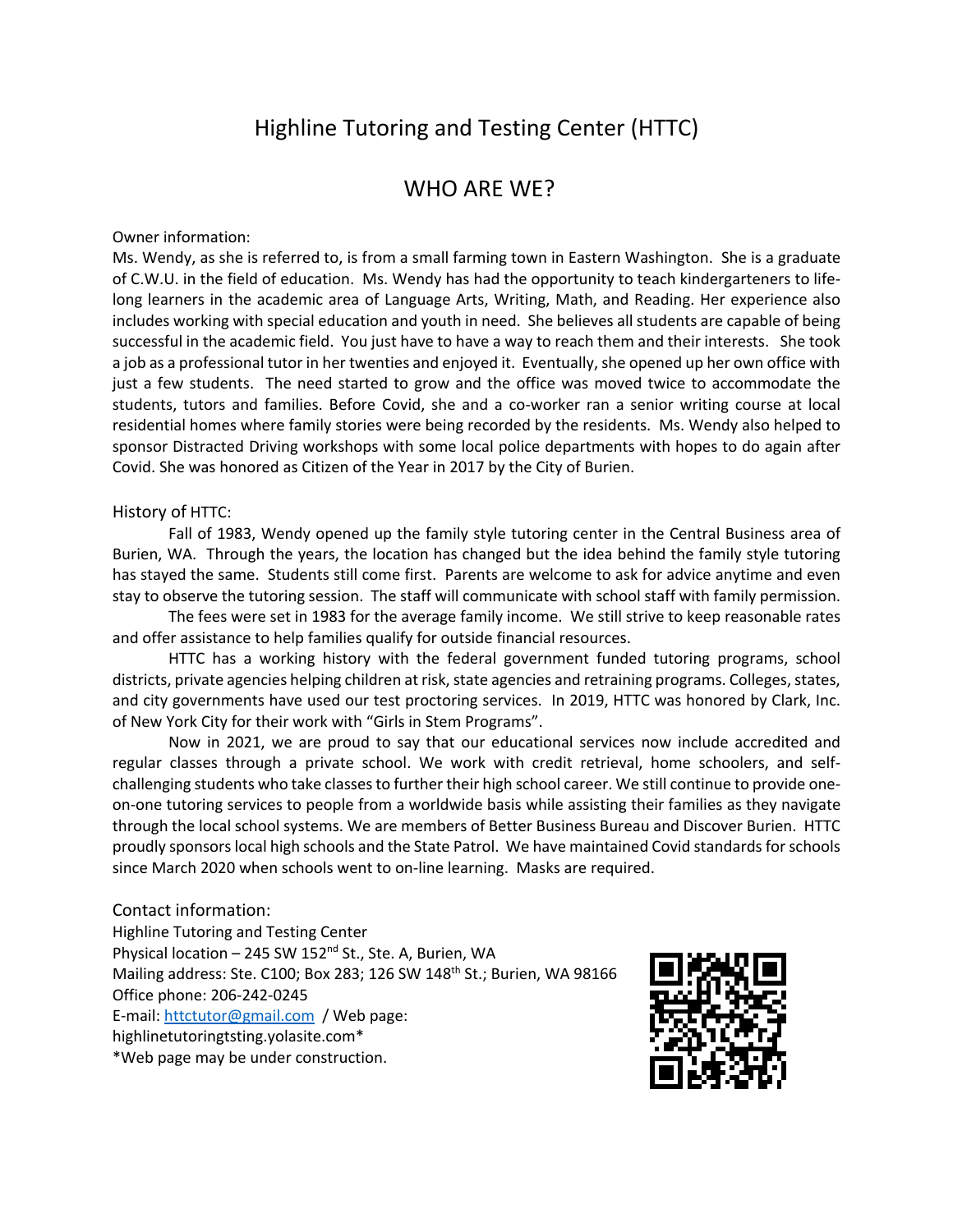# **Now Enrolling for Summer 2021**

# Tutoring, Enrichment and accredited classes Highline Tutoring and Testing Center (since 1983) Downtown Burien, Washington

# Why have summer classes?

- $\blacktriangleright$  Multiple changes of school environments and instruction may have caused confusion with students.
- $\blacktriangleright$  Credit retrieval for students with unsuccessful credit classes (grades 9-12)
- $\blacktriangle$  Keep learned skills current over the summer
- $\blacktriangle$  Advance learned skills in preparation for Fall of 2021
- **Learn a new skill**
- In-person teacher or on-line instruction

## Who would benefit?

- $\blacktriangle$  Students struggling with new concepts
- Students K-12 who need to re-develop in person study skills
- College students
- $\frac{1}{2}$  Adults
- **THE On-line students of all ages**
- $\blacktriangleright$  Special needs / At Risk Students
- $E$ ESL families

### When are the classes?

- $\blacktriangle$  Monday through Friday, A.M., P.M., and early evening
- $\blacktriangle$  During the school year, after school hours
- $H$  Home school students, family availability

# What classes are offered?

Writing, Math, Reading, primary skills, middle school skills, high school skills

IN IXL instruction for Language Arts, Vocabulary, and Math with one-on-one instruction How do I sign up and by when?

- Best to sign up before school is out, classroom teacher's still available for advice
- $\blacktriangle$  Call, drop-in or email the office; information on back side of notice
- Best to sign up before school is out, first come, first serve for available times
- $\blacktriangleleft$  Classes held all year long, can start any time

### What are the rates? (Family-Budget range)

- **EXT** Currently featuring our special pre-paid Co-Vid rate, lower fees for package of 10 hours
- Rates vary from \$35 \$31 per hour, depending on number per month (pay as you go)